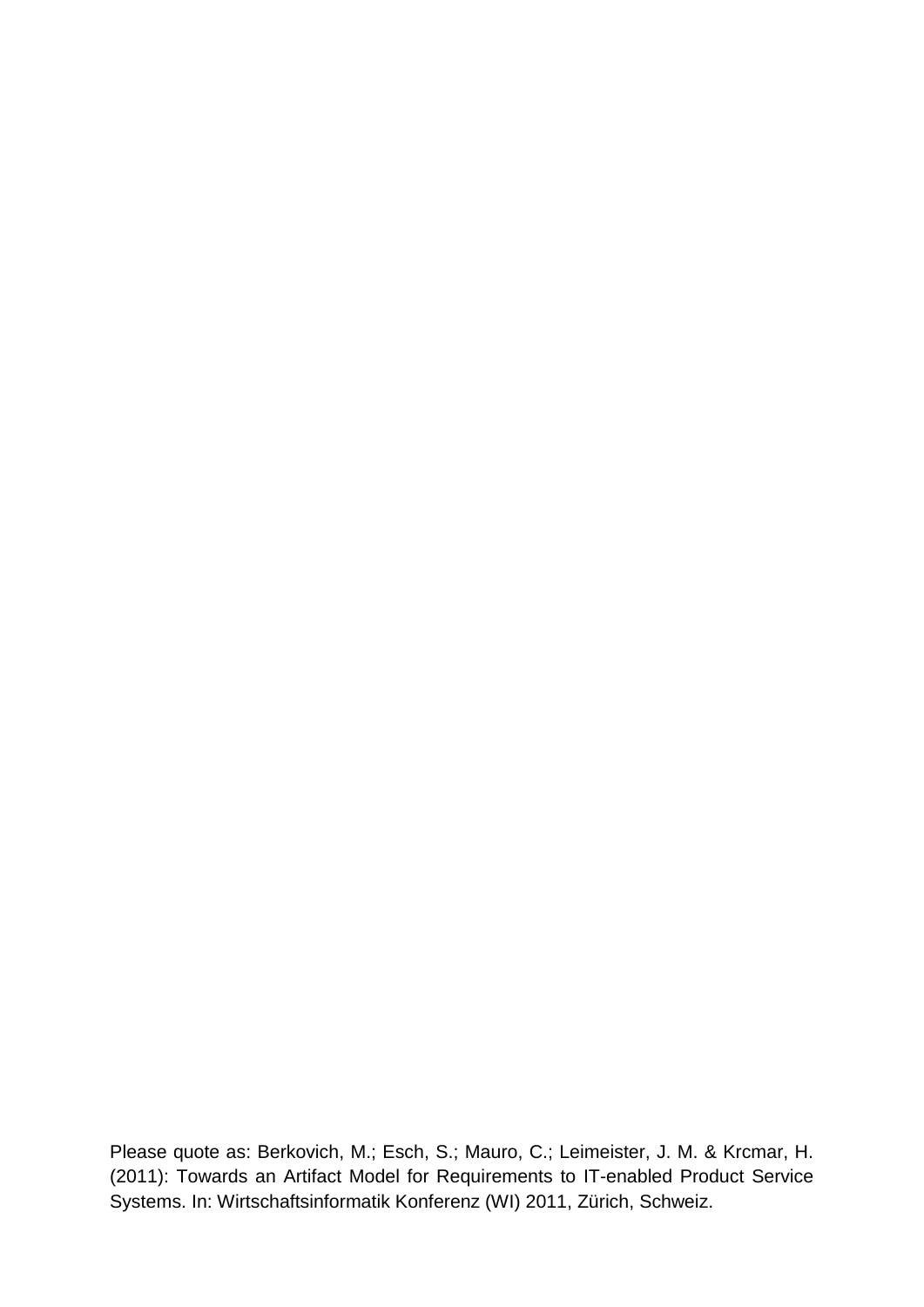# **Association for Information Systems [AIS Electronic Library \(AISeL\)](http://aisel.aisnet.org)**

[Wirtschaftinformatik Proceedings 2011](http://aisel.aisnet.org/wi2011) [Wirtschaftinformatik](http://aisel.aisnet.org/wi)

1-1-2011

# Towards an Artifact Model for Requirements to IT-enabled Product Service Systems

Marina Berkovich *Technische Universität München*, berkovic@in.tum.de

Sebastian Esch *Technische Universität München*, esch@in.tum.de

Christian Mauro *Technische Universität München*, mauro@in.tum.de

Jan Marco Leimeister *Universität Kassel*, leimeister@uni-kassel.de

Helmut Krcmar *Technische Universität München*, krcmar@in.tum.de

# Recommended Citation

Berkovich, Marina; Esch, Sebastian; Mauro, Christian; Leimeister, Jan Marco; and Krcmar, Helmut, "Towards an Artifact Model for Requirements to IT-enabled Product Service Systems" (2011). *Wirtschaftinformatik Proceedings 2011.* Paper 95. http://aisel.aisnet.org/wi2011/95

This material is brought to you by the Wirtschaftinformatik at AIS Electronic Library (AISeL). It has been accepted for inclusion in Wirtschaftinformatik Proceedings 2011 by an authorized administrator of AIS Electronic Library (AISeL). For more information, please contact [elibrary@aisnet.org.](mailto:elibrary@aisnet.org>)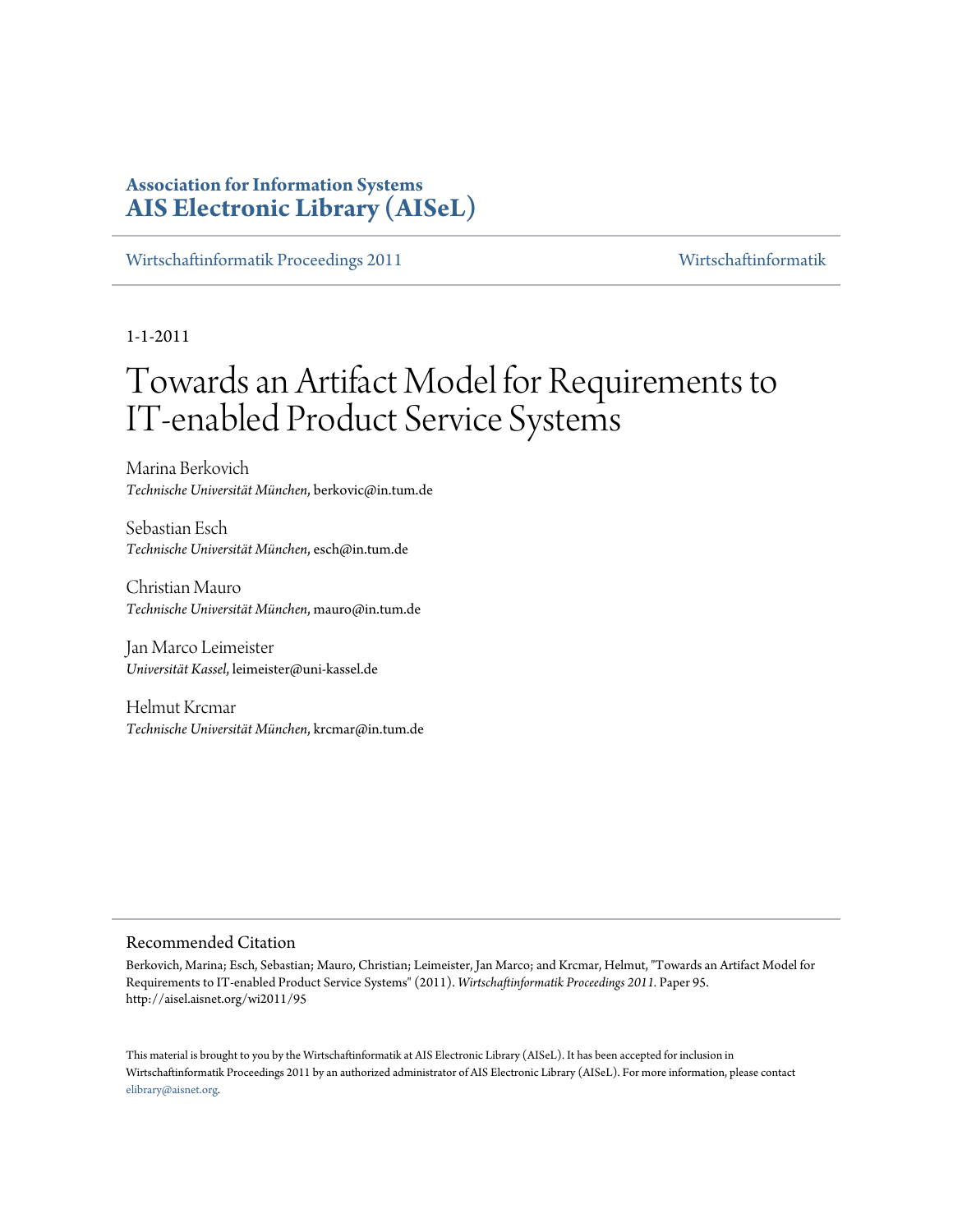# **Towards an Artifact Model for Requirements to IT-enabled Product Service Systems**

Marina Berkovich Lehrstuhl für Wirtschaftsinformatik Technische Universität München Boltzmannstr.3 85748 Garching

berkovic@in.tum.de

Jan Marco Leimeister Fachgebiet Wirtschaftsinformatik Universität Kassel Nora-Platiel-Str. 4 34127 Kassel

leimeister@uni-kassel.de

## **ABSTRACT**

The development of IT-enabled product service systems (PSS) – a combination of physical technological elements (products) and service elements – poses various challenges because of their complexity and the involvement of multiple domains. Classical requirements engineering (RE) addresses these problems only insufficiently. This paper proposes an artifact model for the requirements to PSS, which helps in overcoming these problems. The results generated by RE or the development activities are called artifacts. The artifact model defines different types of artifacts and their interrelations. This provides a structure which facilitates the handling of a large number of requirements. The applicability of the presented artifact model is demonstrated in an example where the artifact model is applied to a real-life product. We show that the requirements can be modeled using the artifact model, and that common problems of RE can be avoided in this way.

## **Keywords**

Product Service Systems, PSS, Hybrid Products, Requirements Engineering, Artifact Model

16<sup>th</sup> - 18<sup>th</sup> February 2011, Zurich, Switzerland

Sebastian Esch Lehrstuhl für Wirtschaftsinformatik Technische Universität München Boltzmannstr.3 85748 Garching

esch@in.tum.de

Christian Mauro Lehrstuhl für Wirtschaftsinformatik Technische Universität München Boltzmannstr.3 85748 Garching

mauro@in.tum.de

Helmut Krcmar Lehrstuhl für Wirtschaftsinformatik Technische Universität München Boltzmannstr.3 85748 Garching

krcmar@in.tum.de

# **1. INTRODUCTION**

Requirements Engineering (RE) has the task of determining correct and complete requirements [10]. RE plays an important but crucial role in the development process [10]. A poor execution of requirements engineering often results in project failures [10]. Also, defects in the product whose correction in late phases is cost-intensive are the result of poor RE [29].

Many approaches and techniques are proposed for RE in the literature. Nevertheless, RE still faces major challenges, the first of which is the communication between the participants involved in the development [11]. Especially in the development of PSS, there are different fields, ranging from marketing experts to developers, with different backgrounds and interests in the product. A common method for enhancing communication is through a medium, called artifact [12].

A second challenge in RE is the variety and complexity of the requirements resulting in difficulties structuring them [10, 11]. Stakeholders express their requirements on rather different abstraction levels. Managers, for example, think in terms of business goals and overall needs that the product has to satisfy, while operators and developers have a rather technical view, and express very concrete requirements. It is the task of RE to find the rationale for each concrete requirement by establishing a link to a higher level requirement. At the same time, the high level requirements have to be concretized to be realizable during the development [26]. Knowing the interconnections between high and low level requirements is necessary to assure the impact analyses of changes and the proper decision taking [2].

A third challenge in RE is the conceptual gap between requirements and design. RE has to support the transformation of the requirements into the design of the product [26]. This involves the so-called "translation" of the initial requirements into the "language of the developer" and the test that all 10<sup>th</sup> International Conference on Wirtschaftsinformatik, research very requirements are correctly understood [19].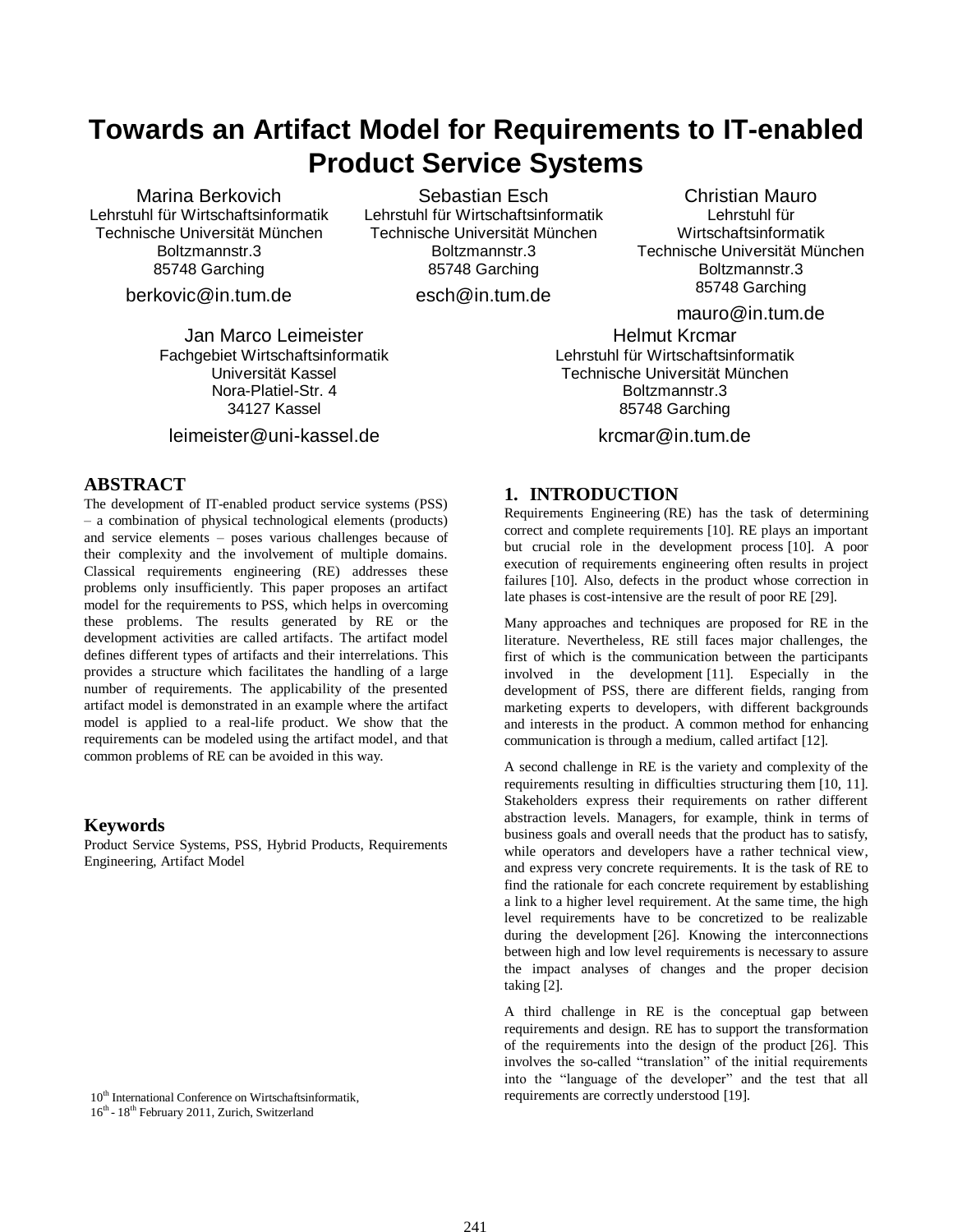These aspects of requirements engineering are especially important for complex and innovative products consisting of a high number of sub-components with a high level of technological integration. Product Service Systems (PSS) – also called hybrid product – consist of integrated bundles of physical technological components (referred to as tangible products), and intangible services [36]. By introducing PSS, companies are changing their strategy from being "product-centric" to "customer-centric" [14], i.e., they do not offer products or services, but offer solutions to customers' problems [36].

*A simple example of a customer's problem is that the customer wants a constant room temperature of 21°C. He is interested in acquiring a solution for this problem as a whole, not on acquiring the single components that are necessary, such as radiator, control-software and services, e.g., maintenance [6].*

The three challenges of RE mentioned above are especially important in the context of PSS [35]: (1) communication: achieving a correct and comprehensive understanding of the requirements by all domains, (2) structuring: a consistent and complete concretization and partitioning of the requirements according to the domains, and (3) an integration of the RE into the conceptual design.

This paper proposes an artifact model that addresses these issues. An artifact model provides a classification scheme for requirements and allows a problem-oriented distinction between different requirement categories [15]. It enables the stepwise concretization of the requirements in accordance with the progress of the development process and the RE. The artifact model is also a communication medium, and enhances the communication between the domains involved in the development process of PSS [12, 15]. The artifact model presented here is based on the characteristics of PSS, as well as on the insights of the role of RE in the lifecycle of PSS. The artifact model is illustrated by an example in order to demonstrate its applicability. While in this paper we focus mostly on the artifacts, the methods used to generate the artifacts and the process of applying them are mentioned only briefly.

The research presented was aligned according to design science and is explained using the guidelines of Hevner et al. [17]. The understanding of the **Problem Relevance** was done through a literature review [3, 6] and an empirical study [5]. This work resulted in a framework [4], defining that an essential part of an RE model for PSS is an artifact model, used to structure the requirements to PSS. According to the principle of **Design as a Search Process,** we regarded existing artifact models and similar concepts in our research as a background for the design of an artifact model for PSS. The principle of **Design as an Artifact** requires the result of the research to be an artifact. In our case, the developed artifact model for PSS is the artifact of our research. According to the principle of **Design Evaluation,** the artifact has to be evaluated in order to show its utility. We evaluated the artifact model by applying it to an example of real-world PSS.

# **2. THE ROLE OF RE IN THE DEVELOPMENT OF PSS**

In the center of PSS is the idea of increasing customer satisfaction and thus generating competitive advantages [3, 7], by providing an individualized solution to the customer's problem [32]. Thus, it is important to elicit and understand the customer's requirements completely. Furthermore, the PSS is integrated both technically and organizationally into the value creation processes of the customer [14], making it necessary to understand it and derive requirements from it.

PSS integrate different components such as tangible products and services so that they are not visible to the customer particularly, but are evident as a solution [23]. A product may be hardware, software, or a combination of both hardware and software [3, 8]. The different components of the PSS are developed by product, software, and service engineering, which have different backgrounds and different understandings of the development process and requirements engineering. The domains have to be able to handle the requirements to PSS as a whole and the different components of PSS in a coordinated and complementary manner. Another aspect is modularization, meaning the fractioning of the PSS in disjunctive packages that are loosely coupled. Single modules can be standardized and reused in different PSS [8].

The lifecycle of PSS is characterized by many interdisciplinary tasks. It consists of the following phases [37]: **(1) product development**: The development phase is divided into three tasks: (a) task clarification (b) product conception and (c) development-specific component design [35]. In the first task the main parts of RE are taking place: the customer's problem is clarified and defined, and the requirements are elicited and analyzed. In this task a first decomposition of the product into tangible and intangible components is done and the requirements are partitioned accordingly. Then, in the second task, detailed function structures of the product are defined, which describe the functionality of the product. The functions are decided upon by the domain in which they are realized. Again, the requirements are partitioned according to the functions. In the third task, the single domains develop their part of the product. **(2) product marketing** and **(3) after-sales**: During these phases the requirements can change. The changes and the traceability information of changes have to be documented by the RE.

As indicated in the paragraph above, the analysis of the requirements – including their concretization and partitioning – is especially challenging for PSS. In parallel to the RE process, a conceptual and logical design of the product has to be developed [10]. This design is used to structure the requirements in a form so that they can be delivered to the development.

# **3. RELATED WORK**

Based on an empirical study and literature reviews [3, 5, 6], we concluded that in the literature, the development of PSS (e.g. described in [23]) and also the RE are mostly elaborated upon separately. In RE no integrated handling of requirements for both products and services is present (cp. [3]).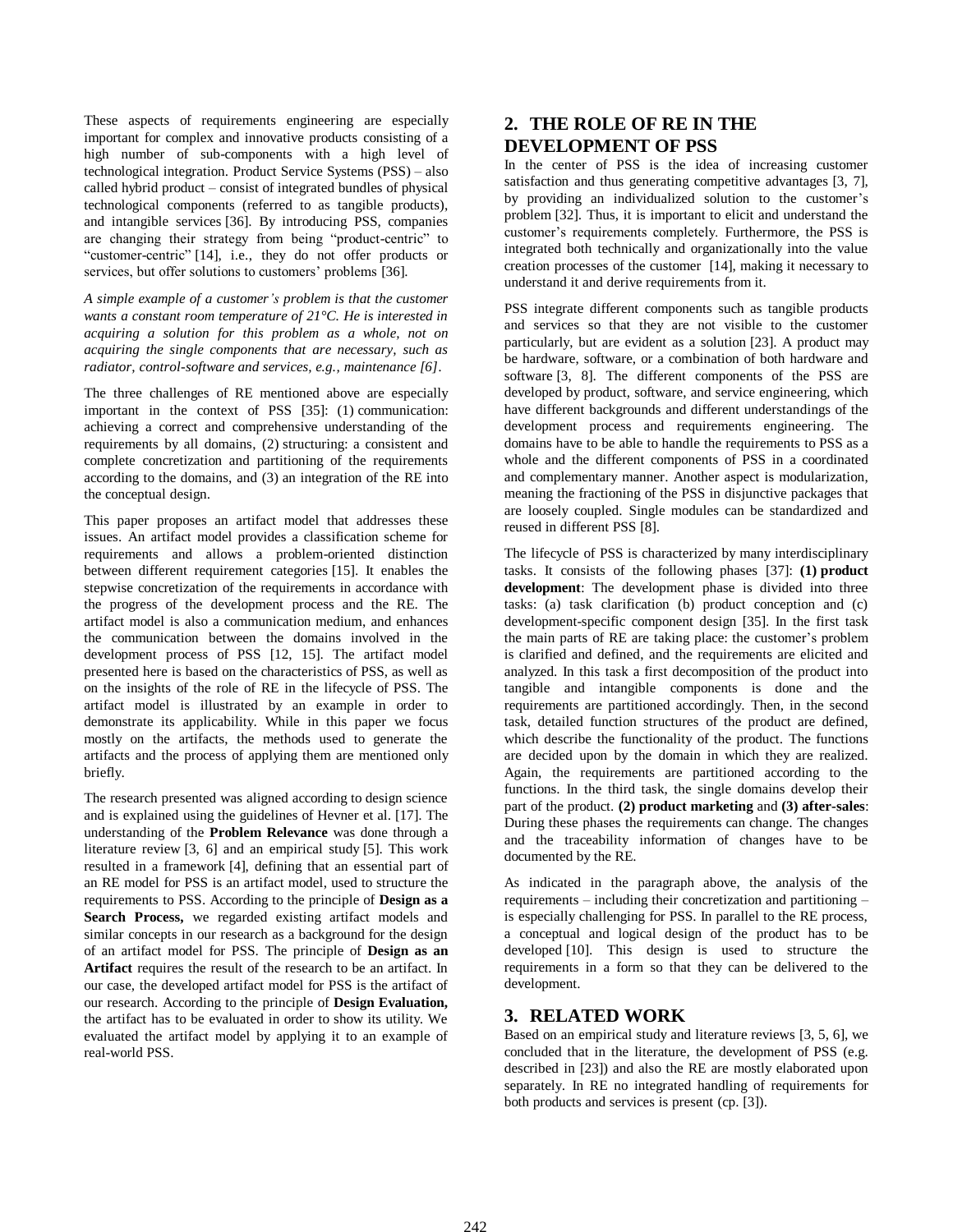Regarding artifact models, some related work can be found. The Requirements Abstraction Model (RAM) of Gorschek and Wohlin [16] is one of the first approaches that introduces abstraction levels for requirements. In RAM the requirements are concretized starting from high levels of abstraction to lower levels. On the higher levels the requirements are given in an abstract way, loosely defining what the product is expected to do. On the lower abstraction levels, using information of the concurrently conducted development steps, the requirements are defined in greater detail. RAM is limited to software requirements only and provides no further classification possibilities for requirements. Another artifact model is the Requirements Engineering Reference Model (REM) of Geisberger et al. [15]. The basis of their method is an artifact model that defines different classes of requirements on three abstraction levels. REM clearly focuses on software requirements for embedded systems where the hardware is already given. A third artifact model based approach is COSMOD-RE of Pohl and Sikora [30]. It is a method supporting RE in the hardware/software co-design. It distinguishes between requirement artifacts and development artifacts. The method realizes a concretization of requirements alongside the development process whereby a consolidation between the requirements and development artifacts takes place. They describe that it is important to align the requirements within the first development steps. The reviewed approaches are applied to software if hardware is given. They do not consider special topics that are important for PSS as modularization, interdisciplinarity, service requirements and hardware requirements if hardware is to be developed also.

In RE and software engineering there are many process models, e.g. [34] or V-model, but it is widely recognized that only describing the process is not sufficient. By emphasizing the results – i.e. artifacts – instead of prescribing a process, domain-specific methods for producing artifacts can be used without taking the variability of processes into account [25]. By clearly defining the artifacts to be produced, each domain involved in the PSS' development can use its special techniques or notations to develop the artifacts in a domainspecific manner. The inter-domain communication is assured by interchanging the artifact between the domains. This way, the artifacts are the basis for the inter-domain communication [21]. Because the goal of a process is always to create a result in some form, the description of the envisioned results in form of artifacts, enables the participants to focus on "what can be done", instead on "what should be done". Furthermore, precise completeness and consistency rules can be specified on artifacts easily [25].

# **4. REQUIREMENTS FOR AN ARTIFACT MODEL**

The characteristics of PSS and the role of the RE in the lifecycle of PSS have shown that a special approach to RE for PSS is needed. In order to develop an artifact model for PSS, requirements for the model are needed. We define an **artifact** within an artifact model as a quantified information unit created or used in a development task [9]. It is a result of a development or RE activity [2]. An **artifact** bundles requirements or development information that have similar

characteristics and belong to the same level of abstraction. Based on the characteristics of PSS (section 2) and the RE framework for PSS [4], the following requirements were derived.

- 1. **The artifact model should handle the requirements for a PSS as a whole.** PSS consist of multiple components which are not easily distinguishable. It is important to handle the requirements in an integrated manner for the whole solution [35]. The integrated handling of requirements must encompass all activities of RE, including those during the development. The artifact model must be capable of being integrated into the development.
- 2. **The artifact model should integrate the views of different domains**. The domains involved in the development of PSS often have different methodologies, perceptions of requirements, and understanding of the role of RE [5, 18]. It is important to handle the requirements and constraints in mutual coordination. The artifact model has to support the interdisciplinary handling of requirements and the different domain views of RE. Hence, the system behavior and the properties of the system have to be described in a form that is easily comprehensible for all involved participants.
- 3. **The artifact model should concretize the requirements and assign them to individual domains.** The requirements for single components of PSS have to be assigned to the responsible domains (product, software and service engineering) and to be realized using appropriate development methodologies. The development processes of the single domains take place simultaneously and in coordination [35]. The artifact model has to support this development principle by concretizing the requirements across multiple abstraction levels, as well as by assigning them to the domains and defining the interfaces necessary for the inter-domain work.
- 4. **The artifact model should describe relations between requirements both within one domain and between different domains.** The material and immaterial components of PSS are strongly interrelated and are hardly divisible [35]. In a holistic development approach, the interrelations between requirements must be handled independently of the domains. The artifact model must assure that the interrelations can be traced by assigning information to each artifact that describes the relationships.
- 5. **The artifact model should support the change management by tracing relationships.** During the development, requirements can change [34]. These changes may have effects on other requirements and on components of the system. The artifact model should realize traceability by setting the requirements in relation to each other.
- 6. **The artifact model should be flexible, i.e., adaptable to individual needs.** The artifact model should concretize the requirements through different levels of abstraction (proposed by [16]). Dependent on the type of PSS (whether it consists of hardware, software, services, or only two parts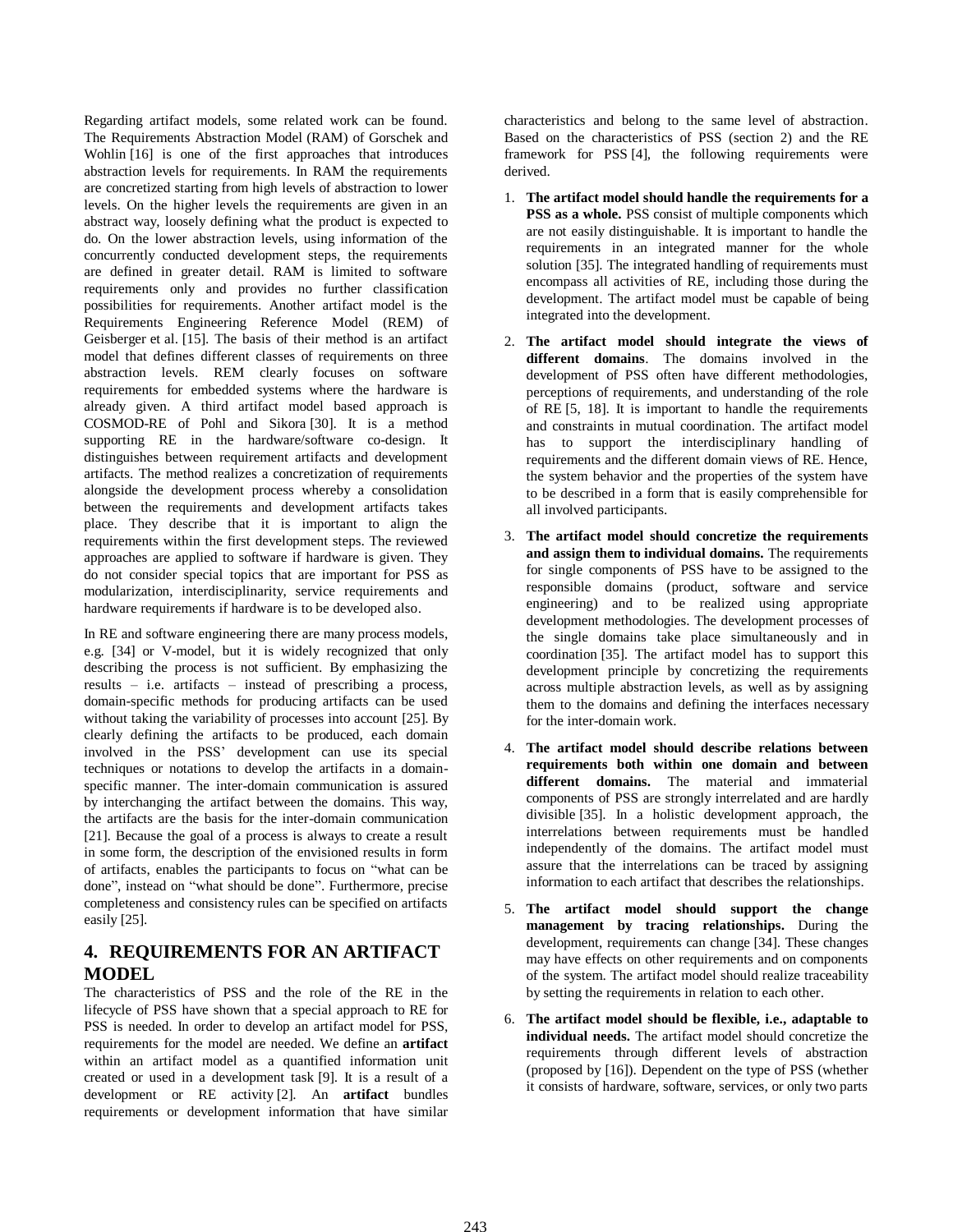of them), the needed elements have to be selected, and the necessary relations between them need to be defined.

7. **The artifact model should support module building.** PSS are structured into modules in order to enable the standardization of single parts of them [8]. The artifact model should be able to support the generation of modules.

# **5. AN ARTIFACT MODEL FOR REQUIREMENTS FOR A PSS**

Berkovich et al. [4] are convinced that a comprehensive RE model should consist not only of a process definition and a set of techniques, but also of an artifact model. An **artifact model** provides a way of structuring and detailing the requirements step-by-step so that they can be realized by the involved domains. The development process of PSS is unique because of developing an individual solution for the customer – a solution that solves a customer's problem and integrates the elements developed by different domains. Since PSS promote an integrated and concurrent development of tangible products and services, our artifact model covers requirements to both of them.

The concepts proposed by the existing artifact models (section 3) were integrated into our artifact model for PSS. Geisberger et al. [15] first introduced the principle of structuring requirements in different artifacts. Since we propose an artifact model, this principle is the foundation of our work. However, the model of Geisberger et al. [15] has a major shortcoming: the information an artifact defines and the representation of this information are intermixed. Our model therefore explicitly discerns between representation and content of artifacts. As described by COSMOD-RE ([30]), the concretization of requirements must be integrated with the development process. It is thus necessary to establish two different viewpoints: the requirements viewpoint dealing with requirements information and the development viewpoint dealing with development information. In our artifact model, these two viewpoints are represented by two different kinds of artifacts: (a) requirements artifacts and (b) development artifacts. The concept of abstraction levels, first introduced by RAM [16], and used by Geisberger et al. [15], was incorporated in our artifact model. Our artifact model defines four abstraction levels, whereby each artifact belongs to one abstraction level.

## **5.1 Elements of the artifact model**

In order to provide a clear structure, the meta-elements of the artifact model are described here. In Figure 1 these elements are depicted as UML class diagram. The two main types of elements in our artifact model are **abstraction levels** and **artifacts**. (The definition of an artifact was given in section 4.)

The information described by an artifact is situated at a certain level of abstraction. The **abstraction levels** divide the requirements into differently detailed layers dependent on the progress of the development process. They combine the artifacts created in the same phase of the development process, and present a layer containing requirements or development information of the same level of detail.

Apart from providing the content (of information), an artifact should also define how the information is documented. The artifact model thus explicitly separates between **model artifacts** – describing the content of information – and **representation artifacts** – describing the representation of information. This means that the model artifacts describe the content matter of an artifact, while the representation artifacts describe the type of documentation of the information.

In order to clearly distinguish between different types of artifacts, we introduce three types of model artifacts:

**Requirements artifacts** refer to the requirements of PSS. They are the actual work products of the RE process and support concretizing the requirements alongside the phases of RE, up to



**Figure 1. Elements of the artifact model for PSS**

their partitioning into requirements for each domain that is involved in the development [15, 16, 29]. In order to easily address the requirements artifacts, which belong to the same level of abstraction, we bundle them into **"requirements artifacts bundles"**. **External artifacts** describe external information needed by the RE to create requirements artifacts. An example for an external artifact is a list of all stakeholders which are relevant for the development of the PSS. **Development artifacts** are work products of development tasks. Since RE and the first design steps have to be conducted concurrently, some development artifacts are needed as an input for establishing the requirements artifacts. The concurrent conduction of these two tasks enables a continuous matching of the requirements viewpoint and the design viewpoint. In this way, it is assured that the design supports the satisfaction of the requirements, and the requirements can be concretized, based on the knowledge gained by the design steps [30].

Relations between the artifacts are modeled as **Relation**. Three different types of relations are defined: (1) *concretization* meaning that a requirement is concretized by another one [15]; (2) *based-on* indicating that one artifact is created by activities that take the others as input; and (3) *impact* suggesting that one artifact is used for structuring other artifacts.

This paper presents only the model artifacts; for reasons of clarity, the representation artifacts and external artifacts are not described here. The representation of certain artifacts in the artifact model can be chosen individually, for example, depending on company-specific standards, knowledge of the participating domains, and needs of the customer.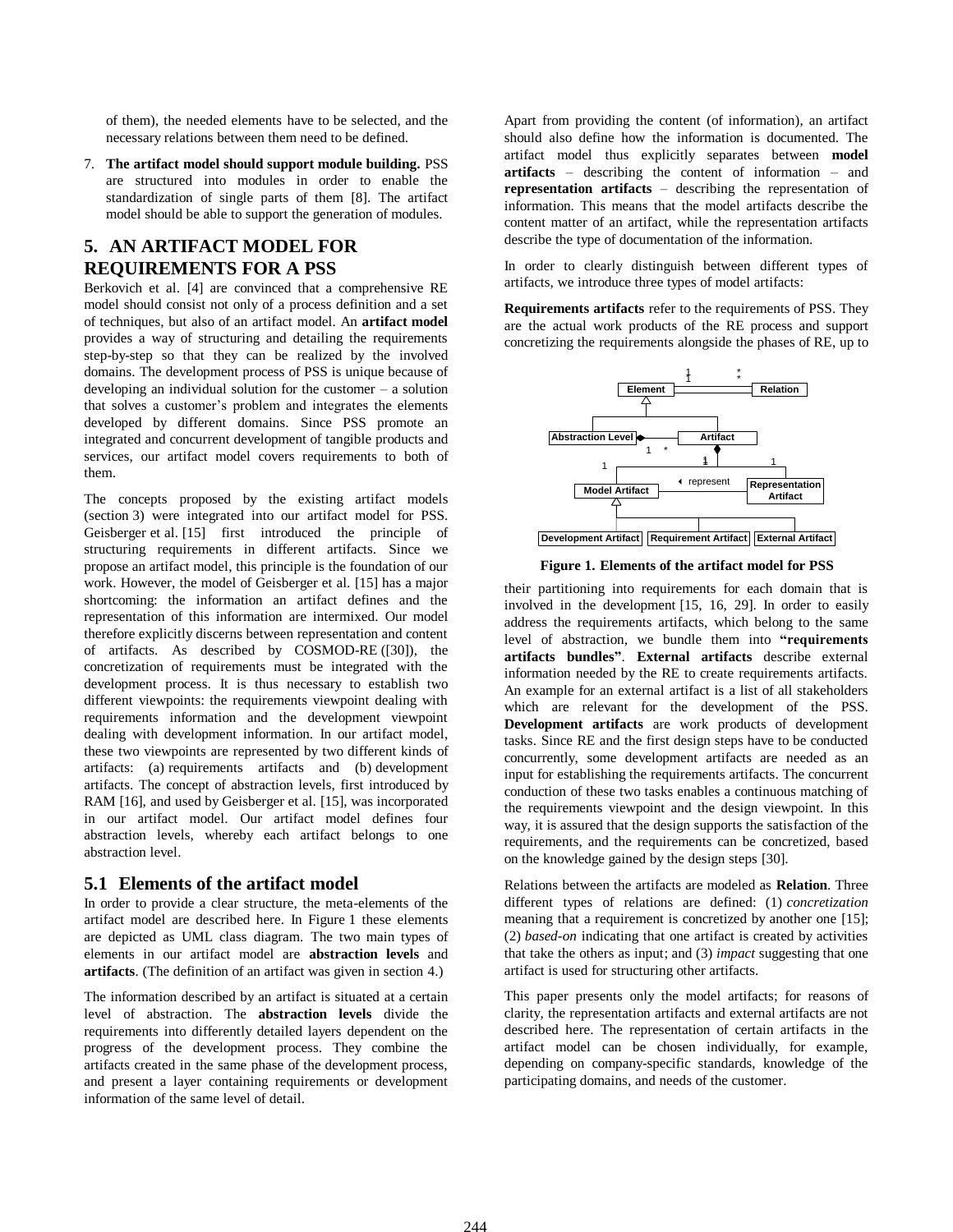## **5.2 Detailed description of the artifact model**

The artifact model shown in Figure 2 consists of four abstraction levels that are based on the stages of the development process of PSS (e.g., [35, 37]) and are therefore given by the development. Each abstraction level contains artifacts, which are bundling requirements or development information having the same characteristics.

#### *5.2.1 1st Abstraction Level – System Level*

The first abstraction level is the **System Level**, consisting of requirements artifacts combined according to their similar content, and describing the generic requirements for a PSS. Based on the properties of PSS, we distinguish between four types of requirement information (cp. [3, 23]). The artifact **Customer and Stakeholder Requirements** describes the wishes of the customers [24, 29] and the requirements of other stakeholders which are relevant for the PSS to be developed. These requirements are very generic and describe the overall purpose and goals of the product. **Business Process Requirements** consist of the requirements derived from the



business processes of the customer which are relevant for the PSS, since PSS are to be integrated into the value-creation process of the customer [7]. For example, if the customer wants a room temperature of 21°C, it is important to know how often the air conditioning system will actually be in operation to derive requirements for the frequency of maintenance. The artifact **Environment Requirements** describes restrictions to the realization of the PSS caused by the environment in which the PSS will be deployed. Typical environment requirements are given by laws, standards, products of competitors, technologies, development methodologies, suppliers, ecological factors, infrastructure and industry standards (e.g., [18, 24]). The artifact **Contractor's Requirements** consist of goals that the contractor wants to achieve with the PSS. They describe the resources that the contractor is able to provide for the PSS, as, for example, possible efforts to be spent. These requirements are usually the result of the abilities of the contractor [28] and the general conditions of the development process [24].

Summing up, the requirements of the first abstraction level describe the general requirements to the PSS on an abstract level. These requirements correspond to the definition of the initial requirements of the "task clarification" phase of the development process of PSS (see section 2).

#### *5.2.2 2nd Abstraction Level – Feature Level*

As proposed by the development process, the "task clarification" should develop a first design of the product, and decompose it into tangible and intangible parts. In our artifact model, the results of this task are stored in the  $2<sup>nd</sup>$  abstraction level.

This abstraction level consists of a development artifact, called **System Design**, and four requirements artifacts bundled into **Design Requirements**. The system design describes the design of the product, and is generated based on the initial

requirements of the  $1<sup>st</sup>$  abstraction level. The system design defines the main functions of the PSS and decides whether they are realized by a technical product or a service.

Based on the system design, the requirements of the first abstraction level are concretized. This concretization takes the knowledge on the realization of functions, provided by the system design, into account, i.e., requirements can directly refer to the tangible product or the services which are to be developed (cp. [30]).

The system design consists of two parts: the **system boundary**, which delimits the system to be developed from other systems and defines the relation of the system to its environment [13, 27]. By defining the system boundary, the most important elements of the system and interactions with external actors are identified [30]. The second part of system design is the **function structure**, which describes the functionality of the whole PSS by means of single

functions. A function is defined as the relationship of input and output parameters of a system, which serves as a purpose [31]. The communication between the different functions is described by communication paths [29]. The combination of the functions and their communication paths form the function structure and describe the entire functionality of the PSS without distinguishing the single components of it.

The functions are derived based on the requirements of the first abstraction level and the system boundary. Based on the initial requirements, the functions are concretized until it can be decided for each function whether it can be realized by a tangible product (hardware and/or software) or by a service (cp. [22, 31]). This process of concretizing the functions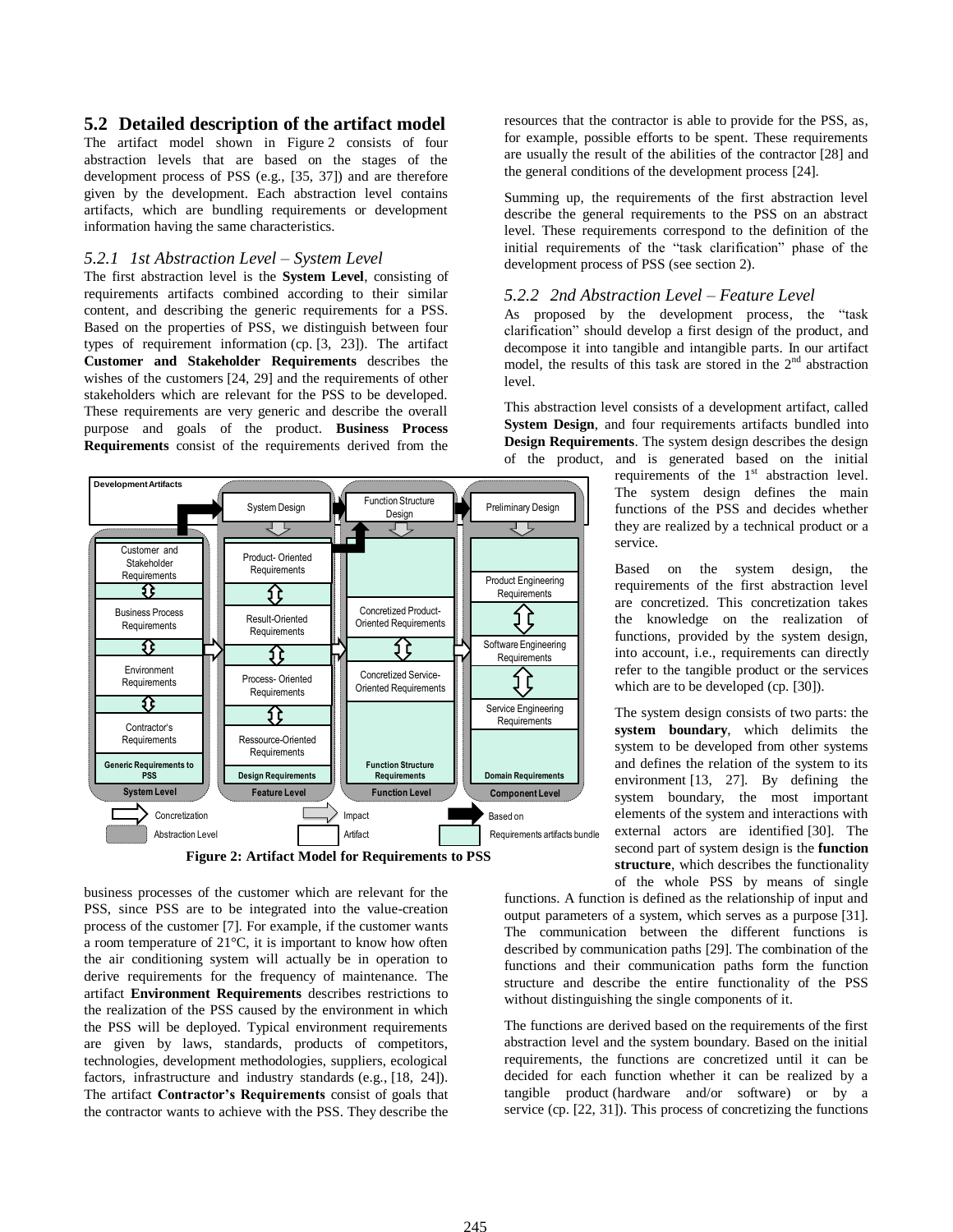is part of the development process, and is therefore not the focus of this paper, and will thus not be explained further.

The **Product-Oriented Requirements** forms an artifact and refer to the tangible components of the PSS. These requirements consider only the functionality of the tangible components, without distinguishing between hardware and software. Thus, at this stage it is still undecided of which components the products consists and how these components are realized. Only the functionality of the product is defined by these requirements. Such requirements describe, for example, the flexibility or interactions of the product with the users.

The other three requirements artifacts represent the different dimensions that are used to characterize the services [33] and to structure requirements on services [18]. The **Result-Oriented Requirements** describe the requirements to the result of a service, e.g., satisfaction of the customer with the service. The **Process-Oriented Requirements** refer to the process dimension of the services. The requirements of these artifacts describe how the process of providing the service has to be designed. The **Resource-Oriented Requirements** refer to the resources which support the provision of the services but are not the main focus of the development. An example of such a requirement is the special competence of the members of staff. Although these requirements can describe tangible products, they can be differentiated from the product-oriented requirements. They describe only resources that are needed for the provision of the service, but not the product in focus of the PSS. In other words, they describe products that are needed for the service but are not developed within the scope of the PSS.

It has to be noted that the requirements of these four types are strongly interdependent. The concretization of them takes place iteratively, whereby from each requirements artifact, requirements of all other artifacts can be derived. The resultoriented requirements are used to derive process-oriented requirements, which are used to derive resource-oriented requirements, and vice versa. These three types of requirements are the basis for the product-oriented requirements, i.e., the product-oriented requirements are derived from them [18].

## *5.2.3 3rd Abstraction Level – Function Level*

The goal of the third abstraction level is to further concretize the functions and requirements, in order to assign later each function to a component, i.e., for each function it is decided whether it is realized by hardware (also mechatronics), software, or service. This abstraction level can be attributed to the "1a) product conception" phase of the development process of PSS (section 2). The requirements are assigned to the functions and concretized as far as necessary. We distinguish three artifacts: a development artifact **Function Structure Design** and two requirements artifacts bundled into **Function Structure Requirements**.

The process of simultaneously concretizing requirements and function structures is described by [22, 24, 31]. Here, the process is summarized, in order to explain the interrelations of the requirements and function structures. The process is conducted iteratively. As a starting point, the function structure and the requirements of the second abstraction level are taken.

Then, the requirements are assigned to the functions and concretized if necessary [13, 22, 28]. In the next step, the functions are concretized and the process is repeated. This iterative concretization of requirements and functions is done until each function can be clearly assigned to one component. For each component it is decided which domain (product, software or service engineering) will realize it. The functions describing services can be concretized according to customerinvolving vs. customer-neutral functions [35]. The in-depth description of this process is not the focus of this paper.

The resulting function structure consists of fine-grained functions which describe the functionalities of the technical product and services without distinguishing them in real components. For example, a function structure for the technical product washing-machine describes the complete functionality for washing like heating water, mixing the detergent, etc. A function structure for the service maintenance describes the process to provide the maintenance.

As described in the process of concretizing the function structure and the requirements iteratively, all requirements on this abstraction level are concretized and directly assigned to the functions. The **Concretized Product-Oriented Requirements** describe the technical product. The functions define the concrete functionality of the technical product and therefore the requirements of the  $3<sup>rd</sup>$  abstraction level can be concretized in accordance with the technical characteristics like geometry, ergonomics, acoustics, user interface, etc., taking the distinction between software and hardware into consideration. The **Concretized Service-Oriented Requirements** describe the services in detail, using for example blue printing. The resource oriented requirements are described by referring to concrete resources descriptions.

The function structure describes the complete functionality of the technical product and services. At this abstraction level the realizing domain of each function is already known. Using this knowledge, the requirements are able to describe not only the functionality of the product, but also its form, e.g., its geometry.

## *5.2.4 4th Abstraction Level – Component Level*

The fourth abstraction level concretizes and assigns the requirements to the individual domains. It therefore provides the requirements to the task "1c) development-specific component design" of the development process of PSS (see section 2).

The **Preliminary Design**, a development artifact, is a coarselygrained description of the structure of the product under development [29]. The preliminary design is developed based on the function structure of the third abstraction level. Therefore, the product is split into hardware (also mechatronical components), software (without hardware components), and service components. The Preliminary Design concretizes the Function Structure Design and defines abstract components developed by product, software and service engineering [29]. It describes the tasks of hardware, software and services [35].

The **Domain Requirements** (requirements artifact) express requirements to the components of the preliminary design and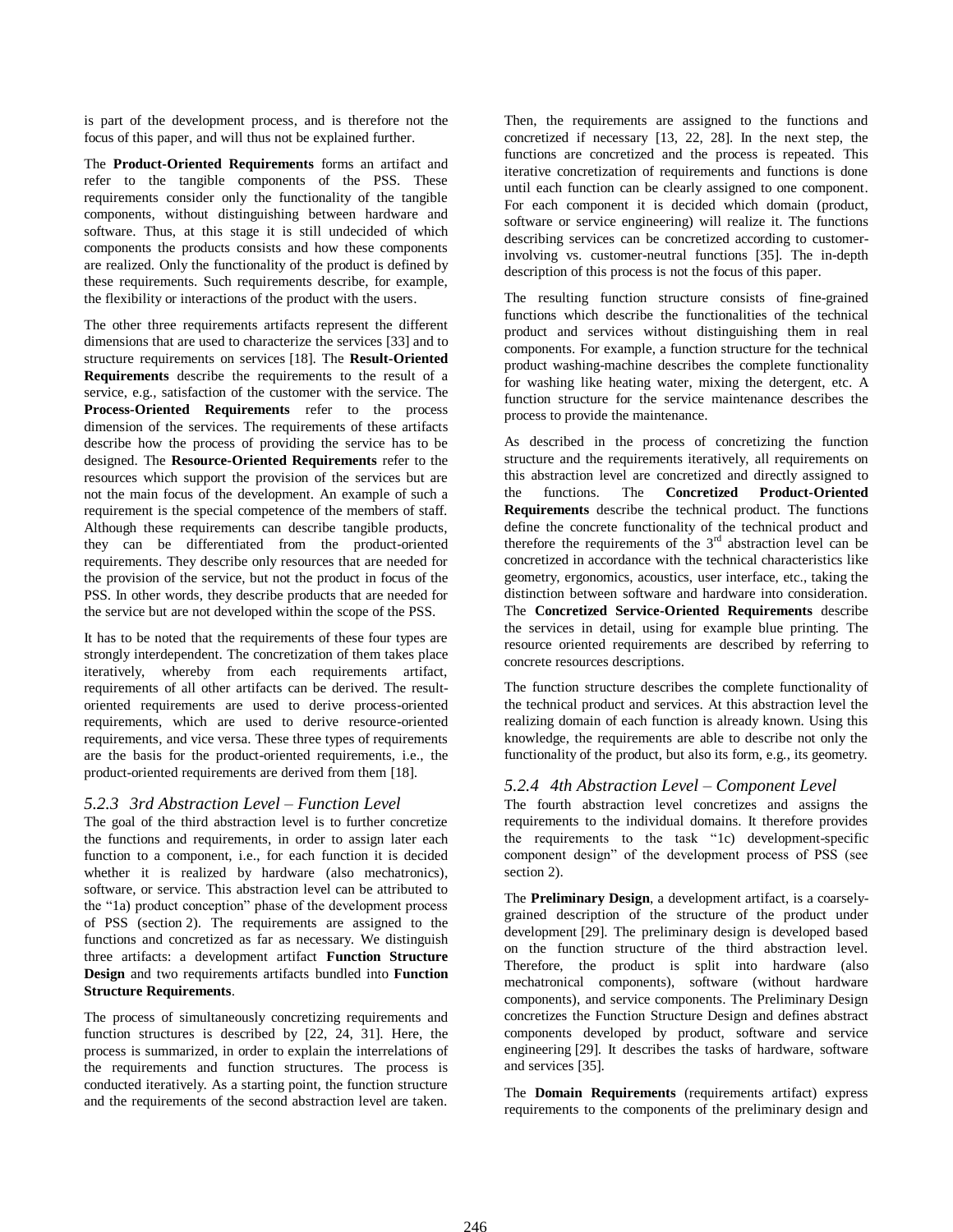are a further concretization of the Function Structure Requirements. As described in the third abstraction level, all functions of the function structure are directly connected to a component of the PSS. In the fourth level of abstraction, a component for each function is defined, and the domain realizing the function is identified. The domain collects all requirements assigned to the function and concretizes them. The concretized requirements are the domain requirements of this abstraction level. The assignment of the Domain Requirements to the components of the Preliminary Design and the accompanying concretization of them is an iterative process that is described by the process model. After all requirements have been concretized, they can be divided according to functional and non-functional ones for hardware and software, and according to result-, process- and resource-oriented for services.

# **6. EVALUATION**

The artifact model is evaluated using a criteria-based evaluation strategy according to [1]. The goal of the evaluation is to show the applicability of the artifact model on a real-life project. As a real-life example, we chose the IT-based Personal Health Manager (PHM) [20]. The PHM provides a coaching program for physical fitness to people leading an inactive lifestyle as they are either unmotivated or do not know how to do workouts. The goal of the PHM is to find the right balance between automated services that are delivered through IT, and personal services that are delivered face-to-face through coaches [20]. The idea of the evaluation is to apply the artifact model in retrospective to the requirements of the PHM. We chose an already completed project, in order to identify the occurred problems in structuring the requirements and to analyze whether these problems would be tackled by the artifact model.

# **6.1 Evaluation Design**

The evaluation is done by assessing whether problems that occurred in the development are prevented using the artifact model.

**Step 1)** First, a set of criteria for the evaluation is defined. As a starting point the requirements to the artifact model (section 5) are used as criteria. Then, the developers are interviewed, to identify issues that were problematic during the development. The criteria are supplemented with these issues. **Step 2)** In a joint workshop with the developers the artifact model is applied on an exemplary set of requirements. **Step 3)** Then, the produced specifications are assessed by both the developers and researchers for the satisfaction of the predefined criteria. Furthermore they compared the legacy specifications and the artifact model based specification.

# **6.2 Evaluation Results**

**Step 1)** In the development of the PHM a classical V-model of software engineering was applied. In a first phase, the requirements were elicited from the stakeholders and documented in a specification document. Thereby, the following list of issues occurred:

(1) Achieving consistency between requirements to services, software and hardware. This was very challenging, since, for the services, no model existed which defined how to describe the requirements and their relations to software.

- (2) Achieving a consistent abstraction level of requirements and assuring the sufficient concretization of abstract requirements. The RE methods of software engineering did not provide clear criteria for the concretization of requirements, they do only state that the requirements have to be concretized till they are sufficiently detailed.
- (3) Assumptions about the solution especially which functions are realized as services and which through software – were incorporated into the specification in an unsystematic manner. Thus, rationales for the decisions were missing and it remained unclear on which information base these decisions were taken.
- (4) Change-management in iterative development: Especially the requirements to services changed frequently because processes that had been performed manually, had to be automated. Thus, new requirements regarding the software came up, but the service processes changed at the same time. Both keeping an overview of the requirements and tracking changes were challenging in this setting.
- (5) Incorporation of all stakeholders and sufficient requirements completeness: A large number of stakeholders with different background were involved, e.g., the users of the coaching program, the department responsible for corporate health management, or the IT service provider.

**Step 2)** In the workshop 20 initial requirements from the stakeholders were concretized alongside the abstraction levels of the artifact model, and resulted in 67 concrete requirements. The concretization of the requirements took place iteratively. In this paper, due to space limitations, the concretization of only one initial requirement is shown, without showing the iterations. Further, we show the concretization of just one requirement on each level. The primary stakeholders were: participants of the PHM, medical practitioners and fitness coaches, companies offering the PHM to their employees, service provider for the PHM, IT operators for the software platform, fitness studios of the companies and legislators.

*First abstraction level***:** GR1 is a *customer and stakeholder requirement* to the PSS (Table 1). The source of this requirement is the participants of the PHM. The requirement describes the high level goal that participants want to achieve.

**Table 1. Requirement of the first abstraction level**

| <b>Source</b> | Requirement                                                                                                                                        |  |  |
|---------------|----------------------------------------------------------------------------------------------------------------------------------------------------|--|--|
| Participant   | <b>GR1:</b> participants should get information<br>about physical activity and workout<br>schedules to support them, thus becoming<br>more active. |  |  |

*Second abstraction level***:** The requirements of the first abstraction level can be concretized into Design Requirements (DR) on the second abstraction level, addressing different aspects of providing workout schedules to the participants. In Table 2, the requirements that were derived from GR1 are shown: the product-oriented requirements DR1.1 and DR1.2 and a process-oriented requirement DR1.3. First,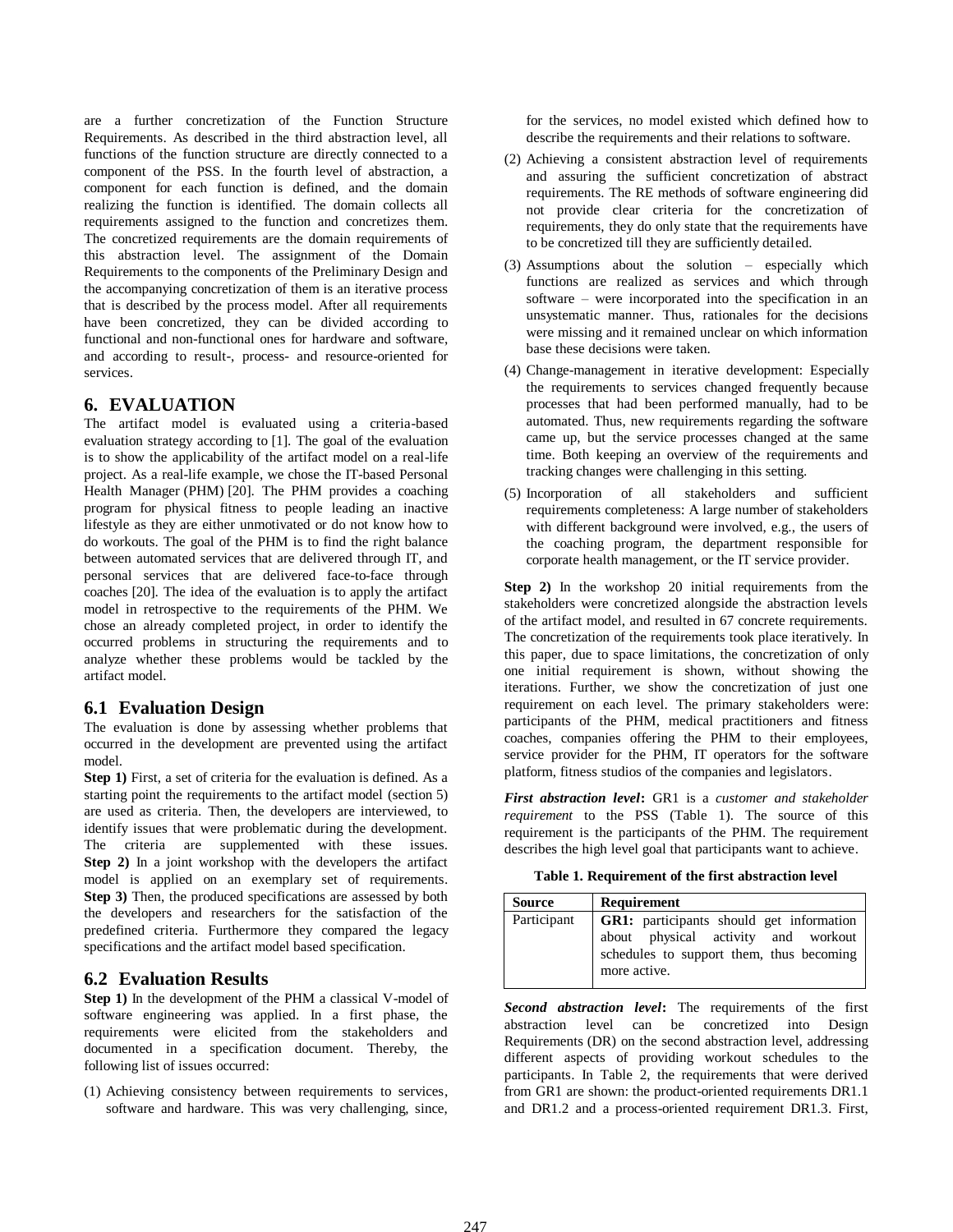the system boundary was defined: all stakeholders directly communicating with the PSS are part of the system-to-be. The system was then structured into eight functions, where it was decided whether they are realized by tangible products or services. The functions are: Participant Management, Workout Supervision, Calendar Management, Content Management, Communication, Training Schedule Management, Training Course Management, and Physical Examination Management.

**Table 2. Requirements of the second abstraction level**

| Source | <b>Requirement</b>                                                                                                                                                                     |  |
|--------|----------------------------------------------------------------------------------------------------------------------------------------------------------------------------------------|--|
| GR1    | <b>DR1.1</b> (product-oriented) A central calendar<br>is used to manage all appointments of the<br>participants and coaches.                                                           |  |
| GR1    | <b>DR1.2</b> (product-oriented): The workout plan<br>must be designed so that the participant is able<br>to increase his physical activity                                             |  |
| GR1    | <b>DR1.3</b> (process-oriented): The workout plan is<br>created in cooperation between the participant<br>and the coach in order to assure that it is<br>adequate for the participant. |  |

*Third abstraction level***:** The eight functions of the second abstraction level describing the whole PSS were concretized iteratively, resulting in 25 functions. Here, only the functions related to the present requirements will be explained.

The requirements of the  $2<sup>nd</sup>$  abstraction level are concretized by assigning them to the functions (Table 3). Thereby, one requirement of the  $2<sup>nd</sup>$  abstraction level can be concretized by multiple requirements in the  $3<sup>rd</sup>$  abstraction level. DR1.1 was concretized to FSR1.1.1 (assigned to F3: "Make appointments", and realized by the product), and to FSR1.1.2 (assigned to F2 "Appointment summary" and realized by the product).

**Table 3. Requirements of the third abstraction level**

| Sourc<br>e        | <b>Function</b>                          | <b>Requirement</b>                                                                                                                                     |
|-------------------|------------------------------------------|--------------------------------------------------------------------------------------------------------------------------------------------------------|
| DR <sub>1.1</sub> | F3 "Make<br>appointments"                | <b>FSR1.1.1:</b> It must be possible<br>to make an appointment for<br>the creation of a workout<br>plan, whereby coach and<br>participant are present. |
| DR1.1             | F <sub>2</sub> "Appointment"<br>summary" | <b>FSR1.1.2:</b> An overview of all<br>appointments within<br>one<br>month has to be provided to a<br>participant.                                     |

*Fourth abstraction level***:** In this abstraction level, components of the PSS are defined, for which it is known whether they are realized by hardware, software, or services. Thereby, the requirements of the third abstraction level are concretized again. In Table 4 the concretization of requirements FSR1.1.1 to concrete requirements for software is shown.

**Table 4. Requirements of the fourth abstraction level**

| Source          | <b>Component</b>                                            | <b>Requirement</b>                                                                                                                  |
|-----------------|-------------------------------------------------------------|-------------------------------------------------------------------------------------------------------------------------------------|
| <b>FSR1.1.1</b> | Software:<br>Calendar $\rightarrow$<br>Create<br>Appointmen | <b>SW1.1.1.1:</b> The<br>create<br>appointment function of the<br>software must be able to invite<br>both participants and coaches. |
| <b>FSR1.1.1</b> | Hardware:<br>Appointmen<br>t Reminder                       | HW1.1.1.2: The pulse watch<br>must emit an acoustic signal to<br>remind the participant of his<br>appointment.                      |

Figure 3 shows an excerpt of the requirements described above according to the abstraction levels, whereby the concretization relations are shown explicitly in the form of arrows.

# **6.3 Discussion**

The artifact model provides a structure for arranging different types of requirements and for concretizing them. It defines different artifacts for services and products, and then defines the interrelations between them. Through the abstraction levels



#### **Figure 3: Application of the artifact model on the requirements to IT-based lifestyle coaching**

and function structures, it defines how concretized requirements are derived from service requirements, and vice versa. Furthermore, the concretization of the requirements is aligned with the development process through the development artifacts. Thus, the co-design of requirements and development artifacts is supported. The developers noticed that the artifact model prevents an unstructured intermingling of requirements, by offering predefined categories for them. Thereby, the requirements 1 to 3 and the developer issue 1 and 2, described in section 6.2, are addressed. The incorporation of all stakeholders' requirements is facilitated by the artifact model. If a stakeholder expresses detailed requirements, they are situated on a low level of abstraction. The requirements engineer clearly sees the need to elicit high level requirements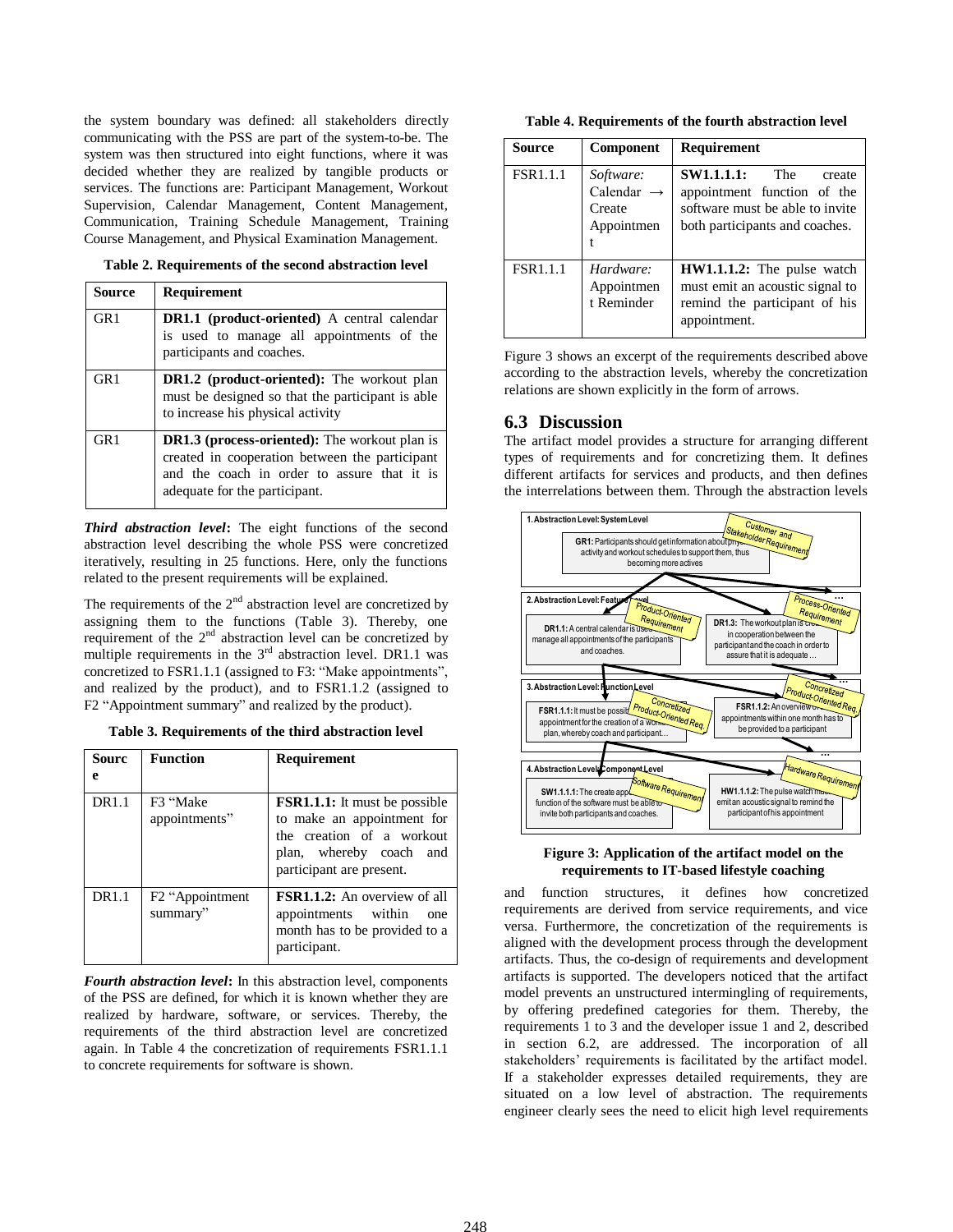for providing a rationale for the low level requirements. Detailed requirements are questioned and a premature focusing on realization issues is prevented. This way, in the case study the developers assigned a large number of requirements to low abstraction levels, and then recognized that high level requirements for them were missing. Thereby, they judge developer issue 2, 3 and 5 as addressed by the artifact model. At the same time, the artifact model describes general classes of artifacts and can therefore be applied to a wide range of different products, satisfying requirement 6. Through the explicit definition of artifacts for products and services on the second abstraction level, and the guidance for concretizing them in the third and fourth abstraction level, the requirements to the entire solution are specified as a whole and concretized jointly. Thereby, especially the requirements 2 and the developer issue 5 are addressed.

The artifact model defines relationships between the different artifacts. The relationships describe the interdependencies between the artifacts on the same abstraction level and the concretization dependencies between artifacts of different abstraction levels. This structuring principle supports the traceability of requirements. The requirements on higher abstraction levels serve as rationale for the requirements on lower abstraction levels. Vice versa, for each requirement on a higher abstraction level, its concretization can be found on the lower abstraction levels. The availability of this information enables efficient impact analysis when requirements change. Thereby, requirement 4 is addressed. Since traceability is a basic prerequisite for change management; requirement 5 and developer issue 4, described in section 7, are addressed. The requirements defined in the artifact model are closely aligned with the function structures. The function structures can be used to define modules. These modules can then be standardized and reused. Thereby, requirement 7 is satisfied.

# **6.4 Threats to Validity**

The internal validity could be threatened by a bias towards the artifact model, because the developers of PHM are members of the same organization as the researchers. However, this threat is seen as minor, because the evaluation does not rely only on questioning the opinion of the developers, but their statements must be justified by the example specification. Regarding external validity, the major concern is the generalizability of the results, because we conducted only one case study. From the viewpoint of the developers of PHM and researchers, however, the selected part of the system under consideration is representative for typical projects in the field of PSS.

# **7. CONCLUSION**

In this paper we have addressed the concept of PSS consisting of hardware, software, and service elements, offered as a bundle. Due to their special characteristics, the RE poses several challenges for them. The RE has the task of collecting and specifying all requirements on the product-to-be. Since these requirements are the base of all following development steps, they are common ground for communication and for interdisciplinary collaboration.

This paper has presented an artifact model for requirements for PSS. The artifact model defines different types of requirements – combined into artifacts – and structures them in abstraction levels. Requirements on high abstraction levels serve as rationales for requirements on lower abstraction levels. This way, it is assured that each low level requirement has a rationale, and furthermore for each high level requirements it is explicitly described which low level requirements realize them. Thus, the completeness of low level requirements is increased and traceability between these requirements is realized.

Another distinguishing mark of the artifact model is the integration of the development artifacts into the RE. The importance of relying on initial design decision for concretizing requirements has been acknowledged in the RE in software engineering. Through the explicit modeling of the dependencies of development artifacts and requirements artifacts, a concerted concretization and structuring of requirements is enabled. This way, it is avoided that preliminary design decisions are incorporated into the specification unknowingly and in an unstructured manner. By focusing on the artifacts instead of processes, the inter-domain cooperation is enhanced. By clearly defining the artifacts to be produced, each domain can use its special tools, notations and techniques to develop the artifacts in a domain-specific manner. Additionally, the artifacts are the basis for the inter-domain communication.

Entirely new in the proposed artifact model is the combination of requirements for all components of PSS: Software-, hardware-, and service requirements are handled using one comprehensive artifact model. It therefore serves as a common basis for the understanding of all participating domains and for communication during development activities.

The applicability of the artifact model has been illustrated by a real-life example. In cooperation with the initial developers of the example system, the satisfaction of the requirements has been discussed. Further, five major problems experienced during the development have been tackled. Thus, we conclude that the artifact model is applicable in practice and helps addressing common problems.

# **7.1 Limitations and Future Work**

A limitation of this work is that the evaluation was only conducted in retrospective. However, this way it was possible to compare the problems experienced during the development, with the benefits the artifact model could provide. Another limitation is that due to space restrictions the representation of the artifacts' content, the process model, and the techniques for creating the artifacts could not be described. Further research will focus on more comprehensive case studies to show the usefulness of the artifact model. In order to conduct such case studies, a process model and a set of methods have to be elaborated upon. A tool support for the artifact model would be beneficial as well, since in real-life projects a large number of requirements have to be managed.

# **8. ACKNOWLEDGEMENT**

We thank the German Research Foundation (Deutsche Forschungsgemeinschaft – DFG) for funding this project as part of the collaborative research center "Sonderforschungsbereich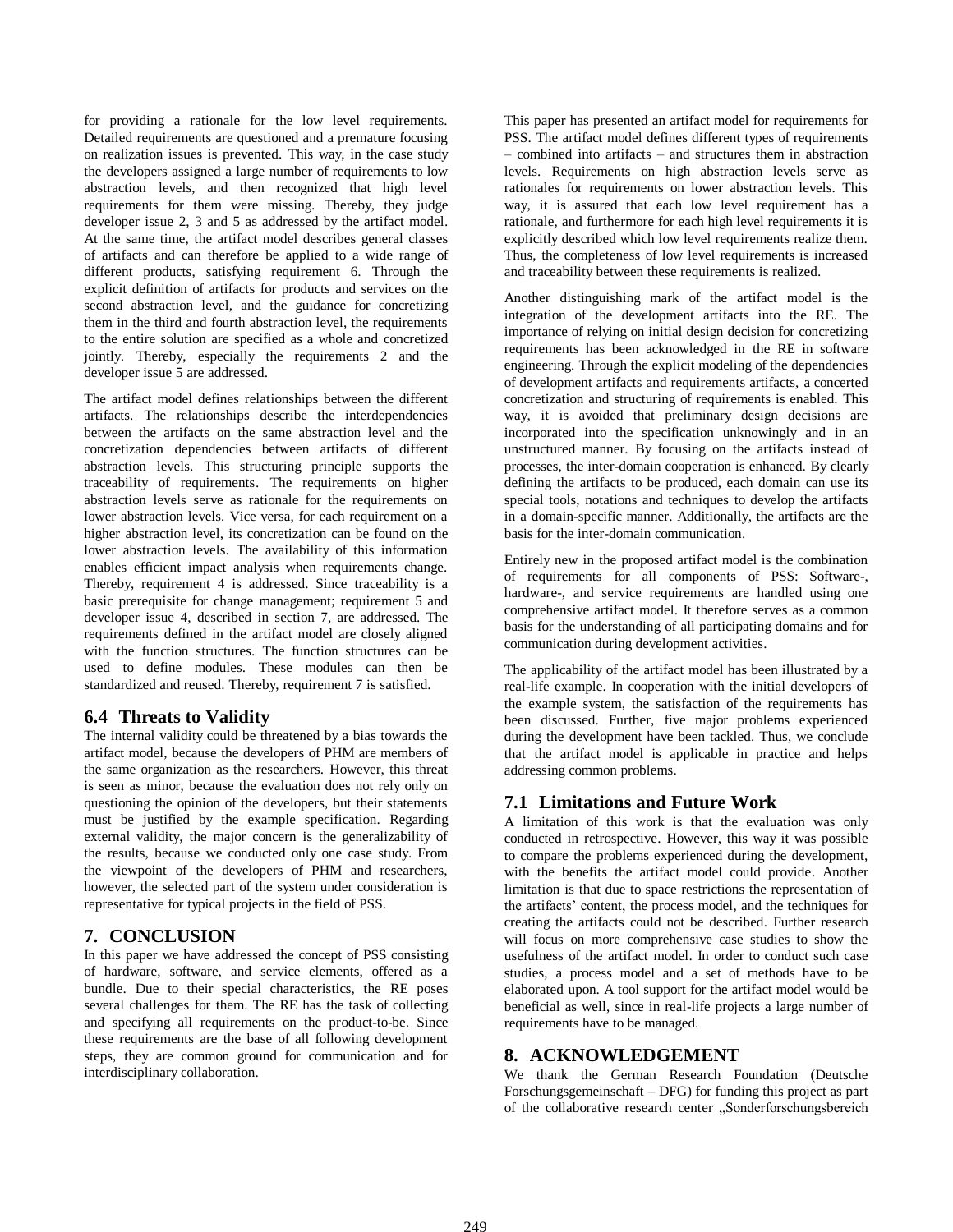768 – Managing cycles in innovation processes – Integrated development of product-service-systems based on technical products".

## **9. REFERENCES**

- [1] Ahlemann, F. and Riempp, G. 2008. RefModPM: A Conceptual Reference Model for Project Management Information Systems. In *Wirtschaftsinformatik 50* (2).
- [2] Berenbach, B., Paulish, D.J., Kazmeier, J. and Rudorfer, A. 2009. *Software & Systems Requirements Engineering: In Practice*. Mcgraw-Hill Professional.
- [3] Berkovich, M., Esch, S., Leimeister, J.M. and Krcmar, H. 2009. Requirements engineering for hybrid products as bundles of hardware, software and service elements – a literature review. In *Proceedings of the 9. Internationale Tagung Wirtschaftsinformatik* (Wien, Österreich, 2009).
- [4] Berkovich, M., Leimeister, J.M. and Krcmar, H. 2010. Ein Bezugsrahmen für Requirements Engineering hybrider Produkte. In *Proceedings of the Multikonferenz Wirtschaftsinformatik (MKWI 2010)* (Göttingen, 2010).
- [5] Berkovich, M., Leimeister, J.M. and Krcmar, H. 2009. An empirical exploration of requirements engineering for hybrid products. In *Proceedings of the XVIIth European Conference on Information Systems* (Verona, 2009).
- [6] Berkovich, M., Leimeister, J.M. and Krcmar, H. 2009. Suitability of Product Development Methods for Hybrid Products as Bundles of Classic Products, Software and Serivce Elements. In *Proceedings of the ASME 2009 International Design Engineering Technical Conferences & Computers and Information in Engineering Conference IDETC/CIE* (San Diego, 2009).
- [7] Böhmann, T. and Krcmar, H. 2007. Hybride Produkte: Merkmale und Herausforderungen. In *Wertschöpfungsprozesse bei Dienstleistungen: Forum Dienstleistungsmanagement,* Bruhn, M. and Stauss, B. Ed. Gabler, 240-255.
- [8] Böhmann, T., Langer, P. and Schermann, M. 2008. Systematische Überführung von kundenspezifischen IT-Lösungen in integrierte Produkt-Dienstleistungsbausteine mit der SCORE-Methode. In *Wirtschaftsinformatik*, *50* (3).
- [9] Booch, G., Rumbaugh, J. and Jacobson, I. 2007. *Das UML Benutzerhandbuch*. Addison-Wesley, München.
- [10] Byrd, T.A., Cossick, K.L. and Zmud, R.W. 1992. A synthesis of research on requirements analysis and knowledge acquisition techniques. In *MIS Quarterly*, *16* (1), 117-138.
- [11] Davis, G.B. 1982. Strategies for information requirements determination. In *IBM Systems Journal*, *21* (1), 4-30.
- [12] Dix, A.J. 1994. Computer-supported cooperative work a framework. In *Design Issues in CSCW,* Rosenburg, D. and Hutchison, C. Ed. Springer Verlag, 23-37.
- [13] Ehrlenspiel, K. 2002. *Integrierte Produktentwicklung.* Hanser Fachbuchverlag.
- [14] Galbraith, J.R. 2002. Organizing to Deliver Solutions. In *Organizational Dynamics*, *31* (2), 194-207.
- [15] Geisberger, E., Broy, M., Berenbach, B., Kazmeier, J., Paulish, D. and Rudorfer, A. 2006. *Requirements Engineering Reference Model (REM)*. Technical Report. Technische Universität München, München.
- [16] Gorschek, T. and Wohlin, C. 2006. Requirements Abstraction Model. In *Requirements Engineering*, *11* (1).
- [17] Hevner, A.R., March, S.T., Park, J. and Ram, S. 2004. Design Science in Information Systems Research. In *MIS Quarterly*, *28* (1), 75-105.
- [18] Husen, C.v. 2007. *Anforderungsanalyse für produktbegleitende Dienstleistungen*. Doctoral Thesis. Fakultät Maschinenbau, Universität Stuttgart.
- [19] Jacobson, I., Booch, G. and Rumbaugh, J. 1999. *Unified Software Development Process: The complete guide to the Unified Process from the original designers*. Addison-Wesley Longman, Amsterdam.
- [20] Knebel, U., Esch, S., Leimeister, J.M., Pressler, A. and Krcmar, H. 2009. Online, Set, Go - Design and empirical Test of an Itbased physical Activity Intervention. In *Proceedings of the 17th European Conference on Information Systems*, Verona.
- [21] Kofler, T. and Ratiu, D., Towards a Reusable Unified Basis for Representing Business Domain Knowledge and Development Artifacts in Systems Engineering. In *Proceedings of the Workshop on Advances in Conceptual Modeling*, Vancouver.
- [22] Kortler, S., Helms, B., Berkovich, M., Lindemann, U., Shea, K., Leimeister, J.M. and Krcmar, H. 2010. Using mdm-methods in order to improve managing of iterations in design processes. In *Proceedings of the 12th International dependency and structure modelling conference, DSM*, Cambridge.
- [23] Leimeister, J.M. and Glauner, C. 2008. Hybride Produkte – Einordnung und Herausforderungen für die Wirtschaftsinformatik. In *Wirtschaftsinformatik*, *50* (3).
- [24] Lindemann, U. 2006. *Methodische Entwicklung technischer Produkte: Methoden flexibel und situationsgerecht anwenden* Springer, Berlin.
- [25] Méndez Fernández, D., Penzenstadler, B., Kuhrmann, M. and Broy, M., A Meta Model for Artefact-Orientation: Fundamentals and Lessons Learned in Requirements Engineering. In *Proceedings of the 13th International Conference on Model Driven Engineering Languages and Systems*, Oslo.
- [26] Nikora, A.P., Classifying requirements: towards a more rigorous analysis of natural-language specifications. In *Proceedings of the 16th IEEE International Symposium on Software Reliability Engineering*.
- [27] Nuseibeh, B.A. and Easterbrook, S.M., Requirements Engineering: A Roadmap. In *Proceedings of the 22nd International Conference on Software Engineering*.